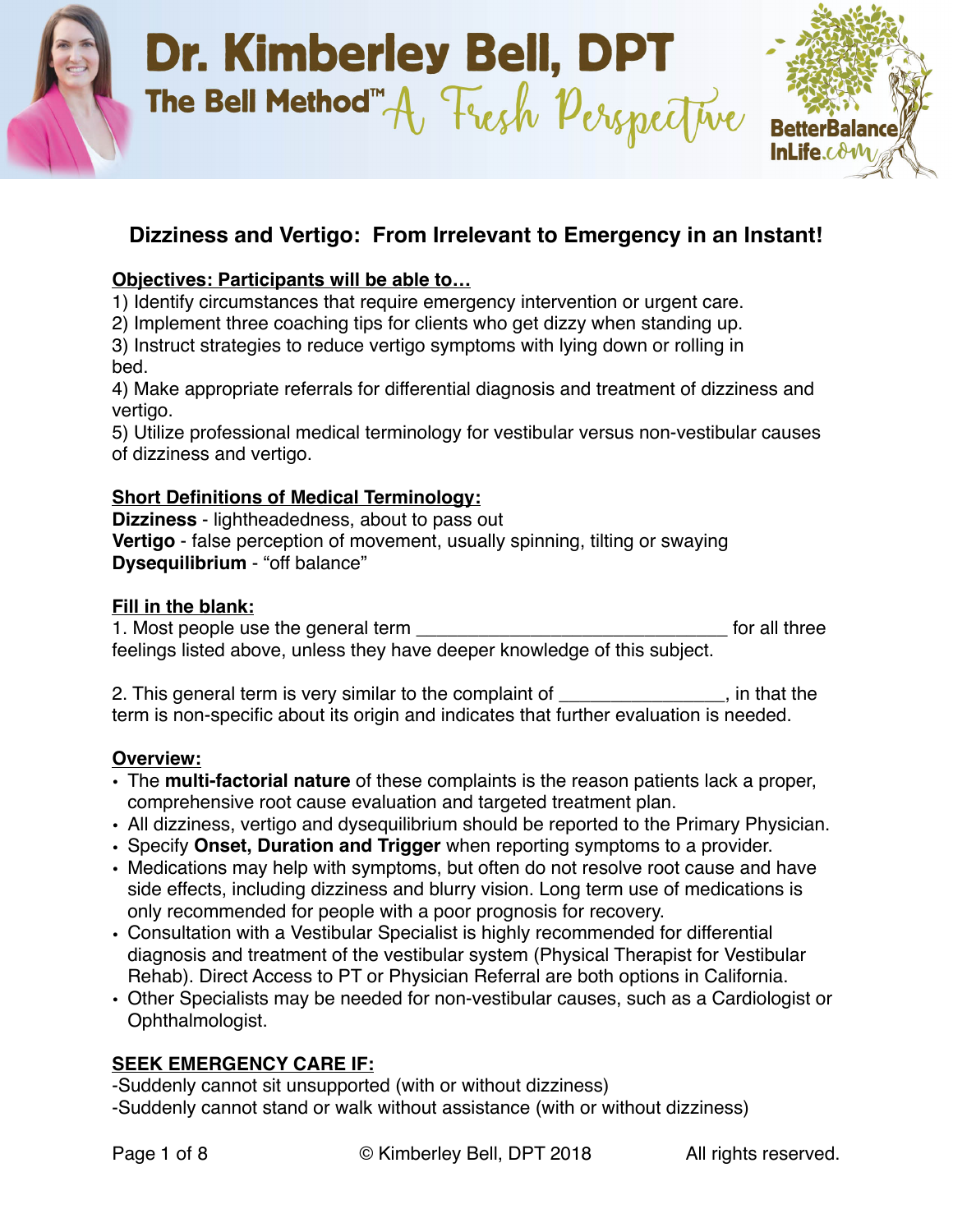-Sudden hearing loss (with or without dizziness) -Severe vomiting (with or without dizziness) -New neurological signs are present **with dizziness** such as: double vision, numbness in arms or legs, difficulty moving one or more limbs, slurred speech, etc.

#### **How can I coach my clients if they get dizzy when they stand up?**

- Dizziness with standing is often caused by a drop in blood pressure due to the force of gravity with standing and a lack of sufficient cardiovascular response, causing "Orthostatic hypotension." This symptom can also have other causes.
- You can say something like, "This dizziness may go away quickly or it may last the whole time you are up. Use these strategies to prevent falling if you feel dizzy after standing up."
- **Pump your ankles** and **clench your fists** ten times before you stand to get your blood pressure up before you stand up.
- Once you stand up, **stay in front of the chair** or bed while you **march in place** or **raise your heels** for a few minutes.
- **Spread your feet wide** for better balance with standing and walking.
- **Use a walker or cane** for safety when you feel dizzy with standing or walking.

## **What should someone do if they get vertigo while lying down or rolling over in bed?**

- Sit on a chair or lie down propped up on at least two pillows, if possible.
- Keep their head still.
- Concentrate on points of contact between their skin and the supportive surface.
- Either stare at a vertical line, or close their eyes if the eyes are bouncing around, whichever feels better.
- Take slow deep breaths to try to remain calm.
- Avoid any "provoking positions" or triggering motions until evaluated and instructed by a Vestibular Specialist (BPPV expert).
- Note: This is most commonly caused by BPPV, but it can also have other causes.
- For more information and a video link, check out this author's blog post at [BetterBalanceInLife.com](http://BetterBalanceInLife.com) called "FAQ: How Can I Manage an Episode of Vertigo?"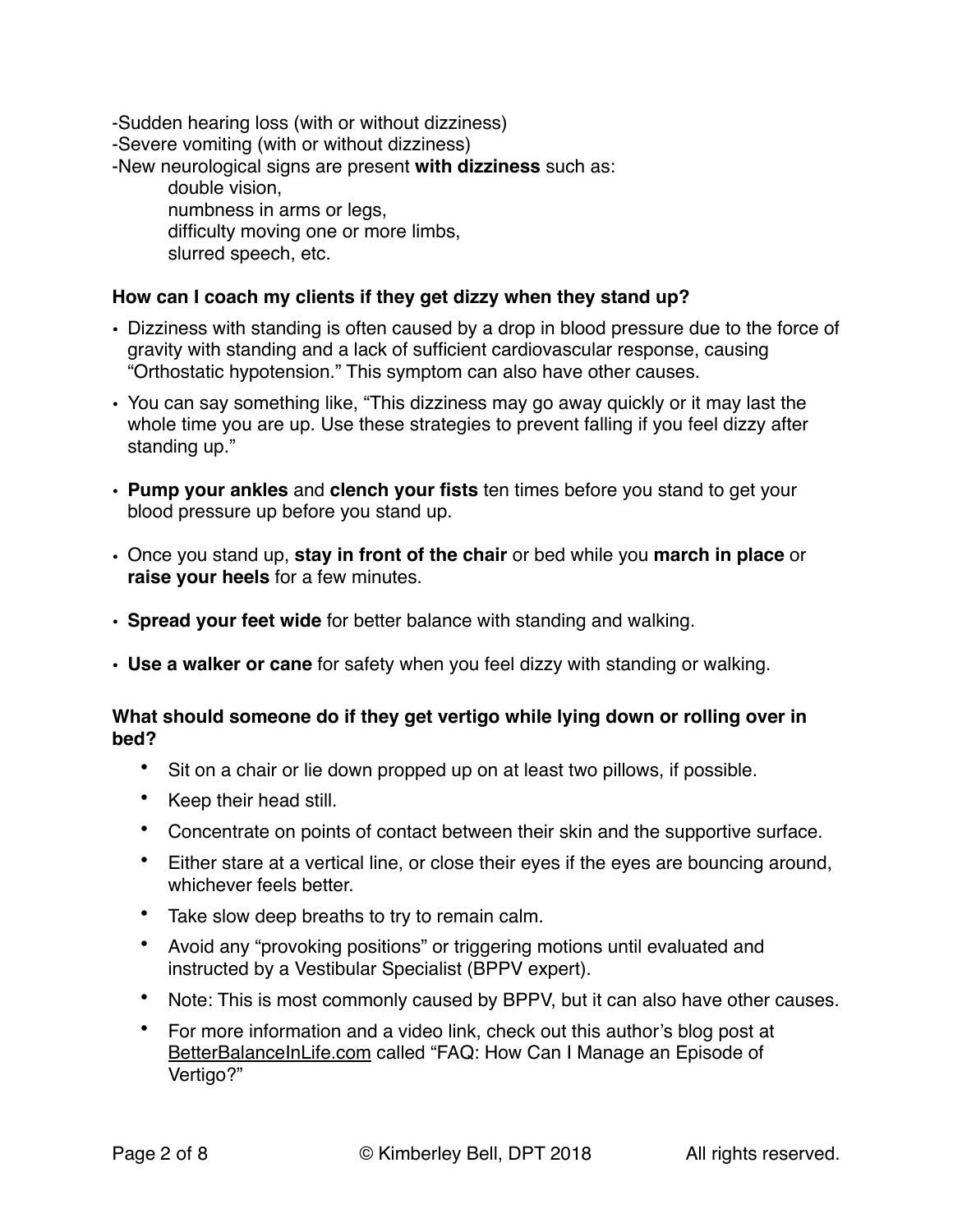# **Dizziness**

Dizziness: a vague lay-term commonly used by patients as a description of symptoms. This complaint does not indicate anything clinically specific but warrants a detailed history and a thorough examination by a medical professional.

According to the Barany Society (a Sweden-based International society of vestibular experts), "dizziness" is defined as the "sensation of disturbed or impaired spatial orientation WITHOUT a false or distorted sense of motion."

Patients often complain of lightheadedness, floaty feeling or general fogginess in the brain.

Dizziness can be caused by many different problems – e.g., medication side effects, drug interactions especially with alcohol, medication errors, diabetes, blood pressure issues, dehydration, anxiety, panic attacks, irregular heart rate, etc.

Dizziness in the #1 complaint to physicians from patients over 75 and is usually multi-factorial.

45 – 50% of cases of dizziness in older patients have a vestibular component.

Vestibular problems are often unrecognized, especially in elderly and can lead to devastating falls, fear of falling and ultimately deterioration of quality of life.

Therefore, ALL OLDER ADULTS who are complaining of dizziness, vertigo or having unexplained repeated falls should be evaluated by a Vestibular Specialist to discover the ROOT CAUSE of their complaints.

# **Dysequilibrium**

Dysequilibrium: a general feeling of being "off balance" or unable to right oneself and move through space with confidence.

May also be described by patients as "weak in the knees" or "knees feel like they will buckle," in the absence of quadricep muscle weakness.

People commonly interchange "imbalance," "disequilibrium," and "dysequilibrium." They are synonymous terms.

# **Vertigo**

Vertigo: a false perception of motion (spinnning, tilting or translating) while at rest OR a distorted perception of otherwise normal motion

# **Who gets vertigo? What phase of life does it commonly present?**

- Most commonly, vertigo presents in the 6th and 7th decade of life (50's and 60's)
- Women in this age group experience vertigo seven times more often than men.
- Ratio of Women: Men who get vertigo  $= 7:1$  in middle age and 3:1 at puberty

#### **What causes Vertigo?**

There are many causes of vertigo and anyone can get it at anytime, but the most common Inner Ear or Vestibular cause of Vertigo is BPPV, Benign Paroxysmal Positional Vertigo.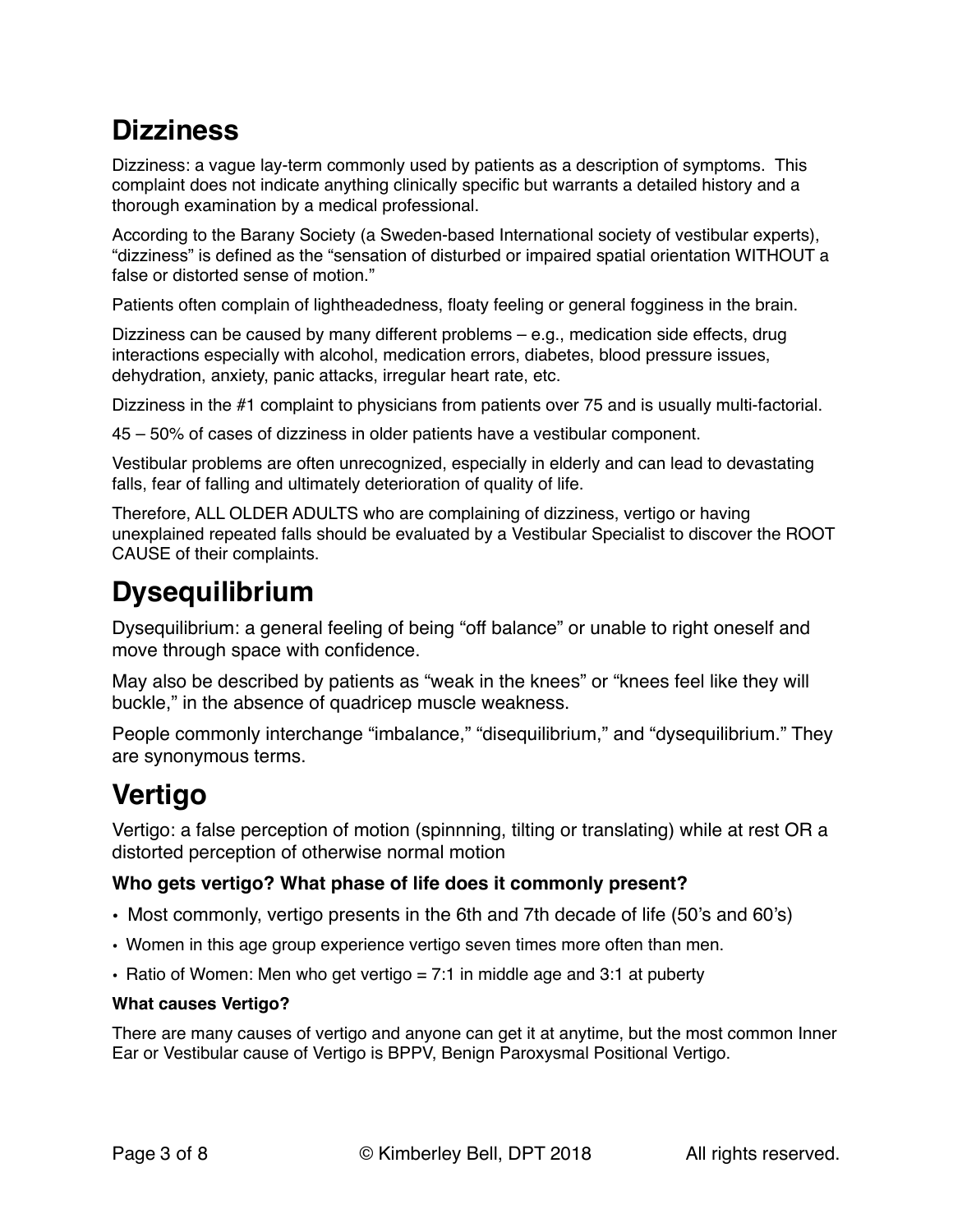# **BPPV**

BPPV (Benign Paroxysmal Positional Vertigo): Most common vestibular disorder, or inner ear condition.

- "Benign" means it is not related to any disease process or pathology. This can be misleading because the effects of injuries caused by unresolved BPPV can be severe.
- "Paroxysmal" means it comes and goes, not constant.
- "Positional" means it is related to certain positions.
- "Vertigo" means a false sense of spinning, translating or tilting movement while the person is at rest or during otherwise normal head motion.

This is a bio-mechanical problem in the inner ear that occurs when one or more otoconia dislodge from the utricle and travel via endolymphatic fluid into one of the semi-circular canals.

There are two types of BPPV and it can occur in any combination of six total semi-circular canals (SCCs) in the inner ears or vestibular system, so a skilled assessment is recommended.

There are three fluid-filled semi-circular canals in the inner ear on each side of the head.

In order to be certain that an older adult does not have BPPV, all six canals must be screened and cleared.

Good News: If properly assessed, simple BPPV in one canal can be successfully treated in 1-2 sessions 85-90% of the time.

So why are patients suffering with BPPV for months to years, or never being treated properly?

Because the most common treatment, the Epley maneuver was invented in 1992. Vestibular Rehabilitation is an emerging field and not widely known or practiced in modern medicine.

Author's Goal: To empower ALL geriatric providers with the knowledge, skills and confidence to recognize BPPV and make appropriate referrals.

#### **What common complaints are associated with BPPV?**

- Vertigo when lying down or rolling in bed, triggered by change in head position
- Symptoms worse in the morning
- Complaints of intermittent OR constant dizziness
- Loss of balance, blurry vision or falls with head turns
- Feelings of unsteadiness or imbalance
- Difficulty walking
- Foggy Brain
- Unexplained repeated falls without feelings of vertigo
- Difficulty with short term memory and concentration
- Difficulty reading
- Fear of falling
- Blurred vision, wavy patterns or illusion of movement of objects otherwise known to be stationary with high speed or unpredictable head motions (oscillopsia)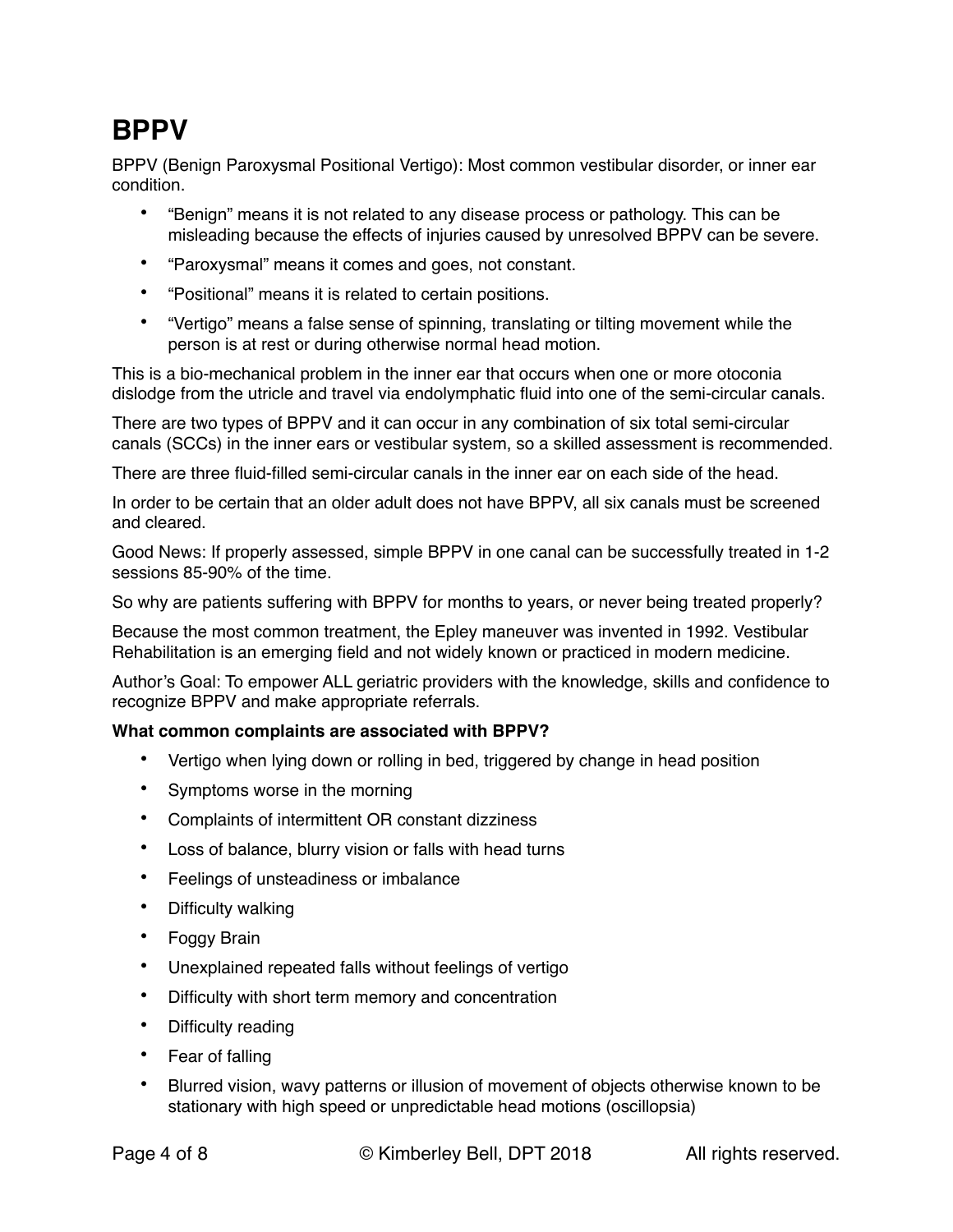# **What causes BPPV?**



*Image provided courtesy of Vestibular Disorders Association (vestibular.org)*

# **Common Positions that Trigger BPPV Symptoms**

- Lying down flat on back
- Looking up (Ex. putting in eye drops)
- Looking down
- Rolling side to side
- Quick head turns

# **What is BPPV Commonly Associated with?**

- Normal Aging!
- Osteoporosis and osteopenia
- Vitamin D deficiency
- Head trauma (car accident, whiplash injury, sports concussion, falls with hitting head, blast injuries from road side bombs in war veterans, etc)
- Sinus infections
- Seasonal Allergies
- With hormonal changes (puberty, pregnancy and menopause)
- Diabetes (microvascular changes in small capillaries affect the inner ear too!)
- Cardiovascular risk factors (high cholesterol, high blood pressure, tobacco smoker due to poor circulation)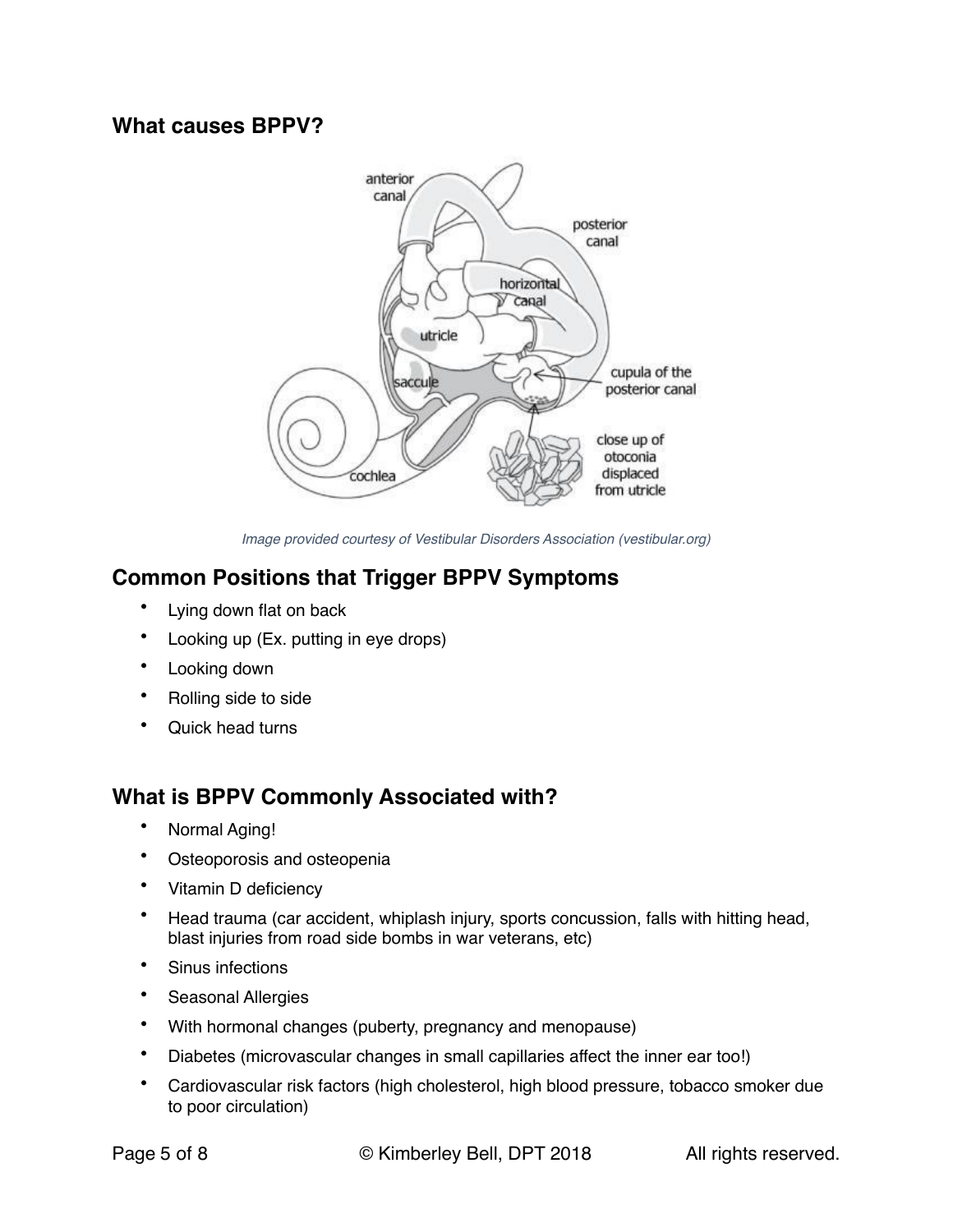- Occupations that have a repeated vibration or impact with the head at an angle (jackhammering, plumber, construction worker, mechanic, bike repair, high impact athletes)
- Migraines
- Meniere's Disease
- Vestibular Hypofunction
- Neck pain / Clenching jaw
- Stress
- Dehydration
- Anxiety issues (due to holding the breath or hyperventilating with panic attack)
- Genetic Predisposition (runs in family)
- History of chronic ear infections in childhood

For more information about BPPV, watch FAQ video called "What is the most common vestibular disorder? BPPV" on YouTube channel, Kimberley Bell.

#### **BPPV Comprehension Check: Answer the following questions.**

How is BPPV like a hula-hoop?

How is BPPV like a sand bracelet?

How is BPPV like a snow globe?

How is BPPV treatment like a pinball game?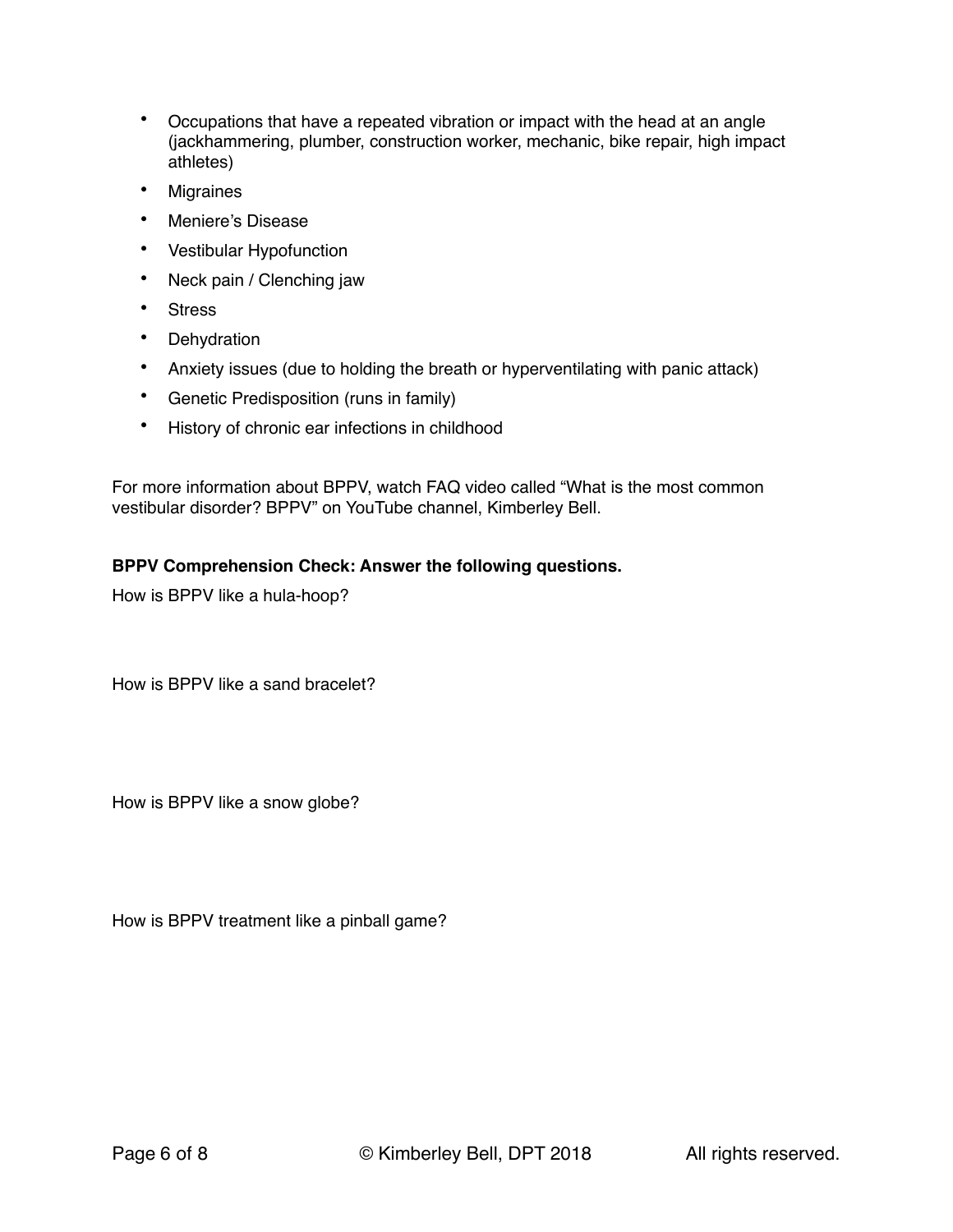# **What are the Key Points in the Literature?**

- 1. Undiagnosed Vestibular Problems and Sub-Clinical Vestibular Problems cause Falls. One epidemiological study found that:
	- 1/3 US adults over 40 years old had a Vestibular Deficit upon clinical exam, with or without complaints of dizziness or vertigo.
	- Dizziness in US adults over 40 had 12 x increased risk of falling within a year.
	- Patients with sub-clinical vestibular dysfunction still had 6x increased risk of falling with NO complaints of dizziness.
	- Sub-clinical means they are not actively complaining of dizziness or vertigo but show a vestibular deficit when examined.

#### 2. All Older Adults should be Screened for BPPV during a Clinical Exam due to Normal Aging of Vestibular System.

"Even if the older adult physical therapy patient does not present with a vestibular diagnosis or complaints consistent with it, it is recommended that the older adult always be assessed for BPPV during the clinical examination because of its prevalence." (Oghalai, 2000)

#### 3. Specialized Physical Therapy is Recommended prior to Diagnostic Testing for people with dizziness and vertigo, due to the success of Vestibular Rehab.

Evidence-based BPPV Clinical Practice Guidelines published by the American Academy of Otolaryngology recommend a referral to a Vestibular Specialist for BPPV evaluation and treatment, prior to diagnostic testing for patients with vertigo and dizziness due to the prevalence of BPPV and the success rate of this conservative approach. (BPPV Guidelines, revised in 2017)

#### 4. Vestibular Rehab improves balance even in people without Vestibular Deficits.

Researchers have shown that balance and fall risk will improve with exercises to strengthen the vestibular system EVEN IN THE ABSENCE of a specific vestibular dysfunction. (Research findings by Courtney Hall, et al.)

5. There is a strong body of evidence supporting vestibular rehab physical therapy.

*Therefore*, a consultation with a Vestibular Physical Therapist is HIGHLY recommended for older adults with dizziness, vertigo, imbalance or unexplained repeated falls.

## **Find a Vestibular Specialist in your geographical area using the Provider Directory at the Vestibular Disorders Association website: vestibular.org.**

Be sure to find someone who claims they can perform "particle repositioning maneuvers" which are required to resolve the most common vestibular disorder, BPPV.

Sometimes, people need 6-8 weeks of Vestibular Rehab Exercises after BPPV is ruled out or resolved for a full recovery, depending on the root cause of symptoms.